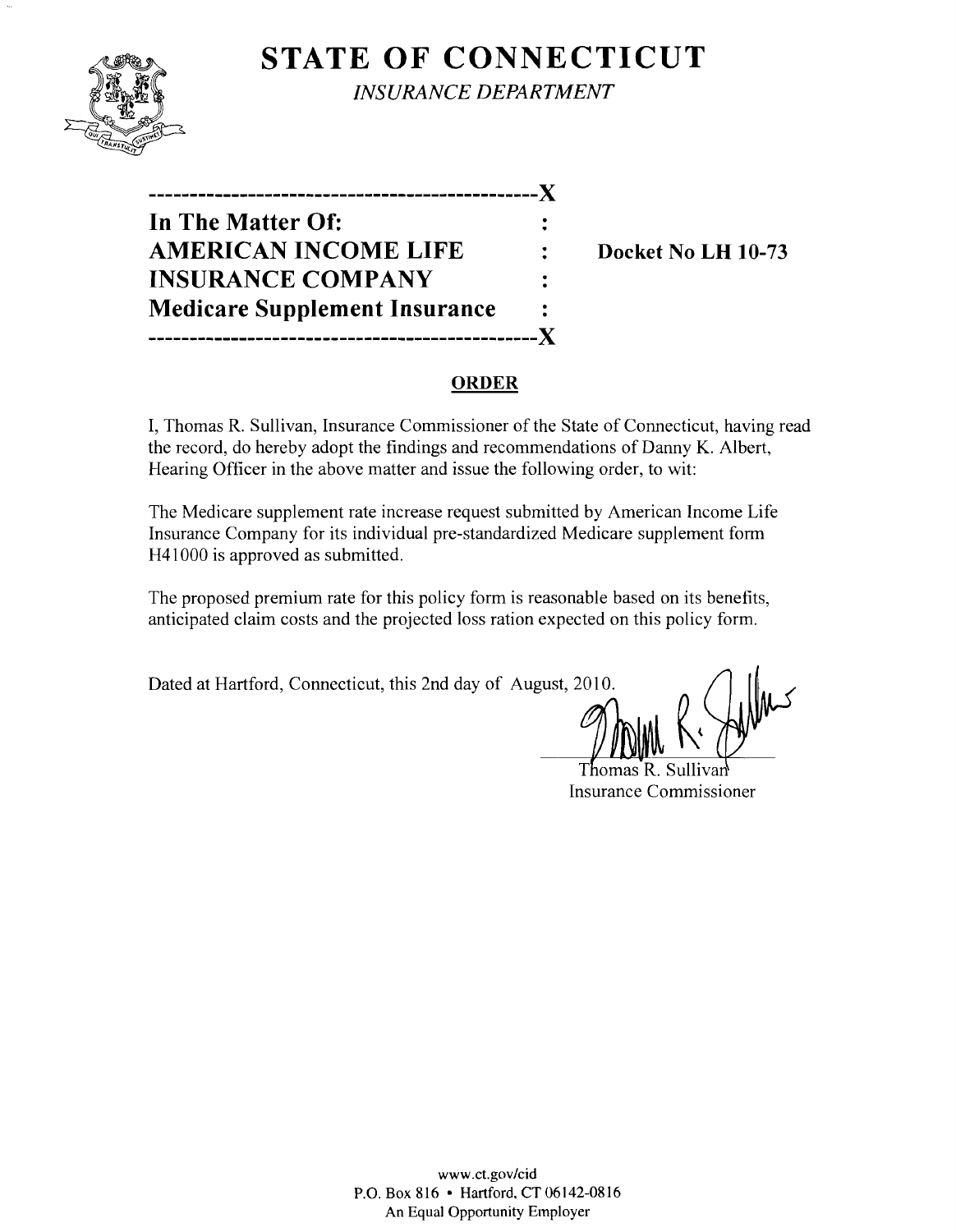# **STATE OF CONNECTICUT**



*INSURANCE DEPARTMENT* 

**-----------------------------------------------)(** 

**In The Matter Of: AMERICAN INCOME LIFE :** Docket No. LH 10-73 **INSURANCE COMPANY Medicare Supplement Insurance -----------------------------------------------)(** 

## **PROPOSED FINAL DECISION**

### 1. **INTRODUCTION**

The Insurance Commissioner of the State of Connecticut is empowered to review rates charged for individual and group Medicare supplement policies sold to any resident of this State who is eligible for Medicare. The source for this regulatory authority is contained in Chapter 700c and Section 38a-495a of the Connecticut General Statutes.

After due notice a hearing was held at the Insurance Department in Hartford on July 21, 2010 to consider whether or not the rate increase requested by American Income Life Insurance Company on its individual pre-standardized supplement business should be approved.

No members from the general public attended the hearing.

No company representatives attended the hearing.

The hearing was conducted in accordance with the requirements of Section 38a-474, Connecticut General Statutes, the Uniform Administrative Procedures Act, Chapter 54 of the Connecticut General Statutes, and the Insurance Department Rules of Practice, Section 38a-8-1 et seq. of the Regulations of Connecticut State Agencies.

A Medicare supplement (or Medigap) policy is a private health insurance policy sold on an individual or group basis which provides benefits that are additional to the benefits provided by Medicare. For many years Medicare supplement policies have been highly regulated under both state and federal law to protect the interests of persons eligible for Medicare who depend on these policies to provide additional coverage for the costs of health care.

Effective December 1, 2005, Connecticut amended its program of standardized Medicare supplement policies in accordance with Section 38a-495a of the Connecticut General Statutes, and Sections 38a-495a-1 through 38a-495a-21 of the Regulations of Connecticut Agencies. This program, which conforms to federal requirements, provides that all insurers offering Medicare supplement policies for sale in the state must offer the basic "core" package of benefits known as Plan A. Insurers may also offer anyone or more of eleven other plans (Plans B through L).

> www.ct.gov/cid P.O. Box 816 • Hartford, CT 06142-0816 An Equal Opportunity Employer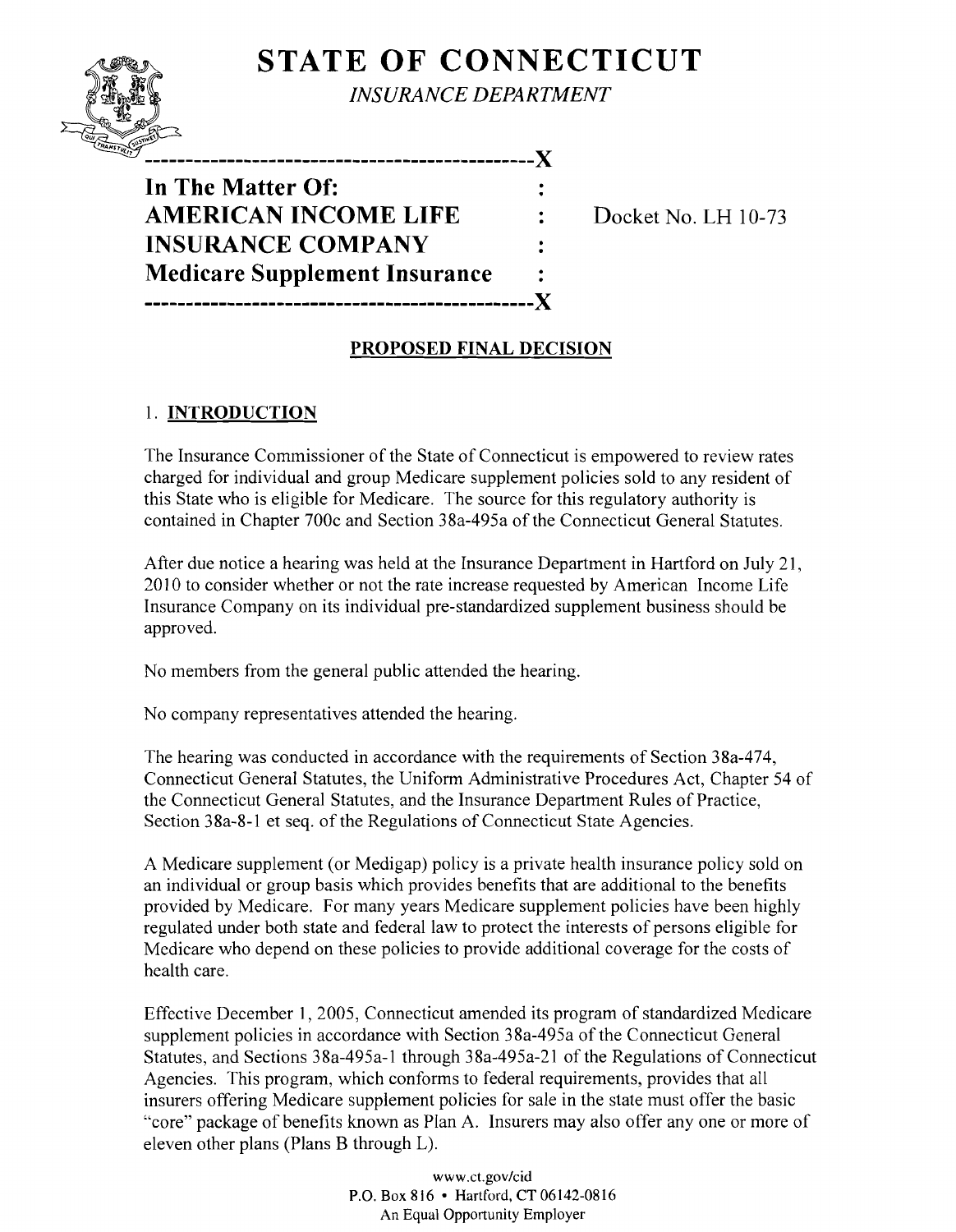Effective January 1,2006, in accordance with Section 38a-495c of the Connecticut General Statutes (as amended by Public Act 05-20) premiums for all Medicare supplement policies in the state must use community rating. Rates for Plans A through L must be computed without regard to age, gender, previous claims history or the medical condition of any person covered by a Medicare supplement policy or certificate.

The statute provides that coverage under Plan A through L may not be denied on the basis of age, gender, previous claims history or the medical condition of any covered person. Insurers may exclude benefits for losses incurred within six months from the effective date of coverage based on a pre-existing condition.

Effective October 1, 1998, carriers that offer Plan B or Plan C must make these plans as well as Plan A, available to all persons eligible for Medicare by reason of disability.

Insurers must also make the necessary arrangements to receive notice of all claims paid by Medicare for their insureds so that supplemental benefits can be computed and paid without requiring insureds to file claim forms for such benefits. This process of direct notice and automatic claims payment is commonly referred to as "piggybacking" or "crossover".

Sections 38a-495 and 38a-522 of the Connecticut General Statutes, and Section 38a-495a-l0 of the Regulations of Connecticut Agencies, state that individual and group Medicare supplement policies must have anticipated loss ratios of 65% and 75%, respectively. Under Sections 38a-495-7 and 38a-495a-l0 of the Regulations of Connecticut Agencies, filings for rate increases must demonstrate that actual and expected losses in relation to premiums meet these standards, and anticipated loss ratios for the entire future period for which the requested premiums are calculated to provide coverage must be expected to equal or exceed the appropriate loss ratio standard.

Section 38a-473 of the Connecticut General Statutes provides that no insurer may incorporate in its rates for Medicare supplement policies factors for expenses that exceed 150% of the average expense ratio for that insurer's entire written premium for all lines of health insurance for the previous calendar year.

#### **II.** FINDING OF FACT

After reviewing the exhibits entered into the record of this proceeding, and utilizing the experience, technical competence and specialized knowledge of the Insurance Department, the undersigned makes the following findings of fact:

- 1. American Income Life Insurance Company requested a rate increase of 8% on its individual pre-standardized form H41 000 in the State of Connecticut.
- 2. There were 5 policies in-force in Connecticut and 341 policies nationwide as of 12/31/09.
- 3. American Income certified that their expense factors are in compliance with section 38a-473, C.G.S.
- 4. American Income has conformed to subsection (e) of section 38a-495c, C.G.S. regarding the automatic claim processing.